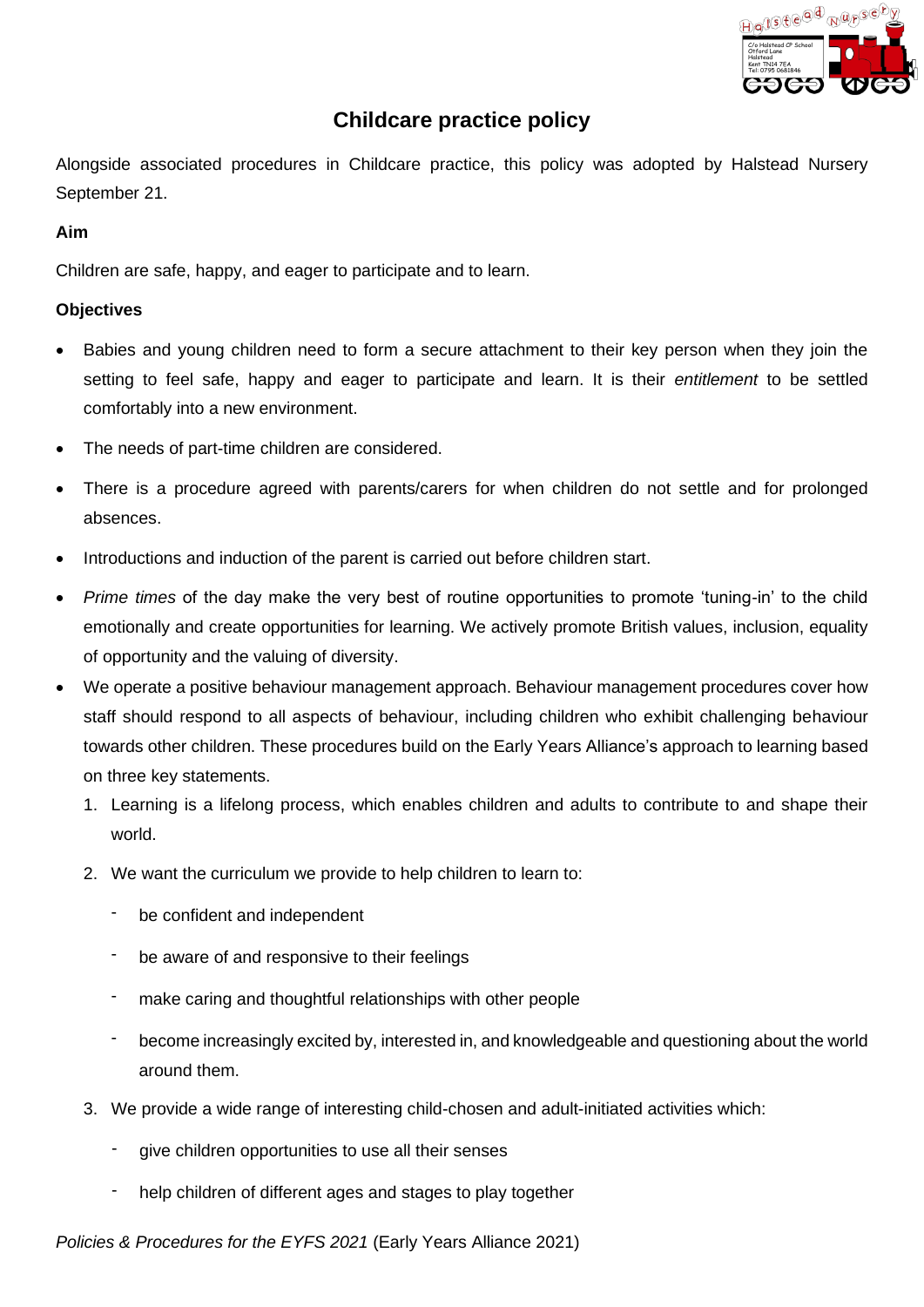

- help children be the directors of their own learning
- help children develop an inquiring and questioning attitude to the world around them

The *Early Years Foundation Stage* is used as a framework to provide care and learning opportunities for babies and children under two years.

### **Older Children (2-5 years)**

**Policies and the directors of the contribution**<br> **Policies Archives Control and Control and Control and Control and Control and CPS and CPS and CPS and CPS and CPS and CPS and CPS and CPS and CPS and CPS and CPS and CPS a** • To feel securely settled and ready to learn, children from two to five years need to form attachments with adults who care for them, primarily to a key person, but with other adults and children too. In this way children feel part of a community of learners; they can contribute to that community and receive from it. The three-stage model is applicable, but with some differences in the procedures for children moving up into the next group and for older children.

#### **Waiting list and admissions**

Our provision is accessible to children and families from all sections of the local and wider community. We aim to ensure that all sections of the community receive accessible information and that our admissions procedures are fair, clear, and open to all parents who apply for places. The availability of a place at the setting considers staff/child ratios, the age of the child and registration requirements.

- We endeavour to operate in an inclusive manner which enables all children and families to access our services.
- We also have regard for the needs of parents who are:
	- looking to take up work, remain in work or extend their hours of work
	- looking to commence training or education
- We work in partnership with the local authority and other agencies to ensure that our provision is accessible to all sections of the community.
- Services are widely advertised and information is accessible to all sections of the community.
- Where the number of children wanting places exceeds the number of places available a waiting list is operated using clear criteria for allocation of places as detailed in our Waiting list and admissions procedure.

#### **Funded places – free entitlement**

All 3 and 4-year-olds in England are entitled to at least 15 hours free childcare each week for 38 weeks of the year. Some eligible 2 year olds are also entitled. Funded places are offered in accordance with national and local codes of practice and adherence to the relevant Provider Agreement/Contract with the local authority.